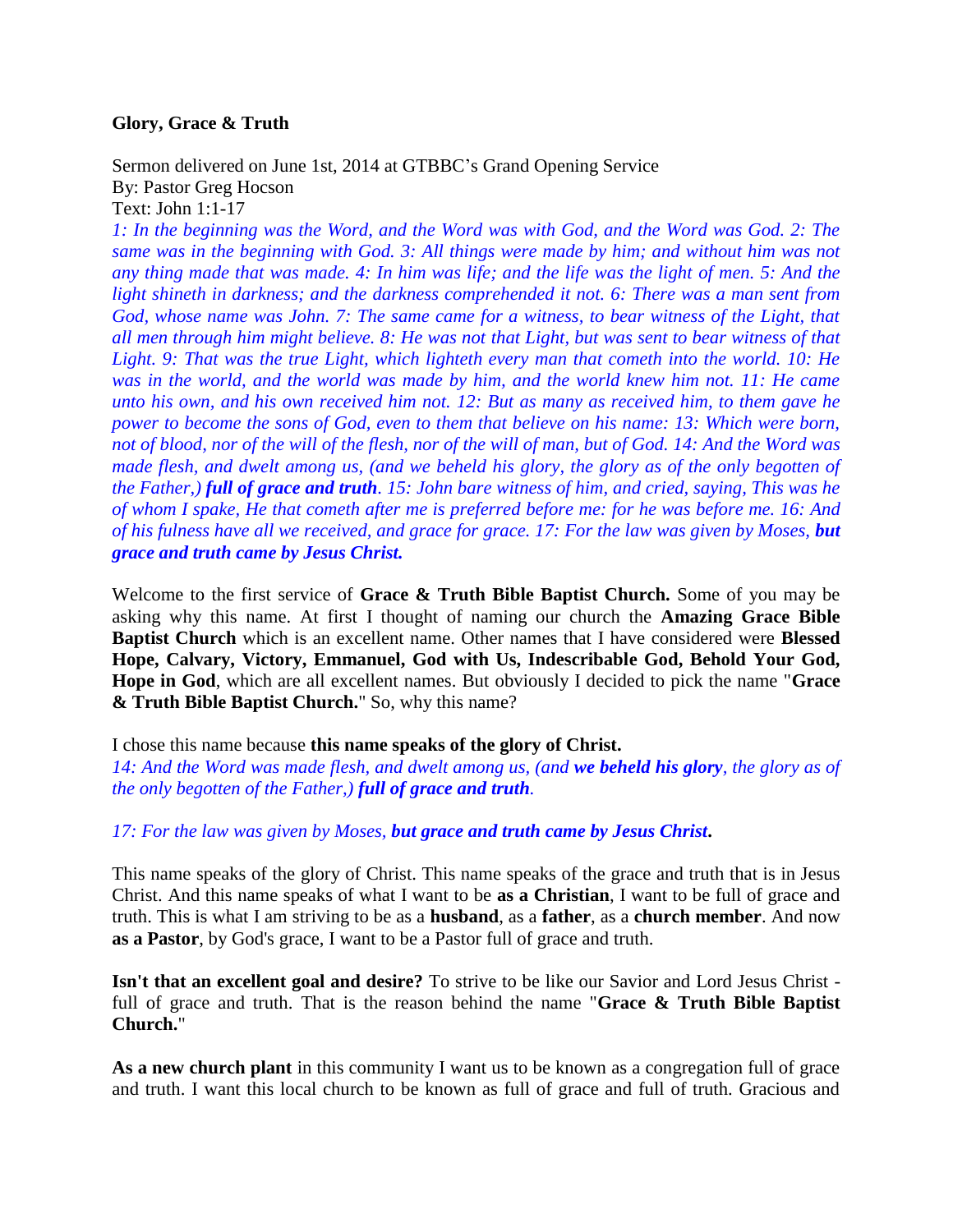truthful. We exist to proclaim the **truth** that is in Jesus Christ. We exist to proclaim the gospel of the **grace** of our Lord Jesus Christ.

# **I - The Glory of Christ**

So much for the why the name **Grace & Truth BBC**, now I want to devote the rest of the time to talk about **the glory of Christ.**

*John 1:14 And the Word was made flesh, and dwelt among us, (and we beheld his glory, the glory as of the only begotten of the Father,) full of grace and truth. .... 17: For the law was given by Moses, but grace and truth came by Jesus Christ.* 

### **We beheld His glory**

*John 1:14 And the Word was made flesh, and dwelt among us, (and we beheld his glory, the glory as of the only begotten of the Father,) full of grace and truth.* 

When our Lord came down to earth and was made flesh the disciples beheld the glory of God. They saw the glory of Christ.

> *Veiled in flesh the Godhead see; Hail th'incarnate Deity, Pleased with us in flesh to dwell, Jesus our Emmanuel.*

His Deity was veiled (concealed, obscured) in flesh **but** even the flesh could not completely hide His glory.

I am not really sure how much the disciples knew and understood and believed about the Savior when He walked with them on earth. But this I know and I am convinced, that the more they spend time with our Savior and **the more they become intimately know our Savior, the more they saw and realize His glory -** that this Person that they are dealing with, is no ordinary person.

**That is not true in our case as human beings.** We discover weaknesses and faults of those people we are most familiar with and most intimate with, but it was not so with Christ; **those most intimate with Him saw most of His glory.**

The more we become familiar and intimate with Christ the more we see His beauty, majesty, splendor, excellencies and perfection.

# The disciples saw it **in His teachings and life**

*Mathew 7:28 And it came to pass, when Jesus had ended these sayings, the people were astonished at his doctrine: 29: For he taught them as one having authority, and not as the scribes.*

#### The disciples saw it **in His works and miracles**

*Matthew 8:27 But the men marvelled, saying, What manner of man is this, that even the winds and the sea obey him!*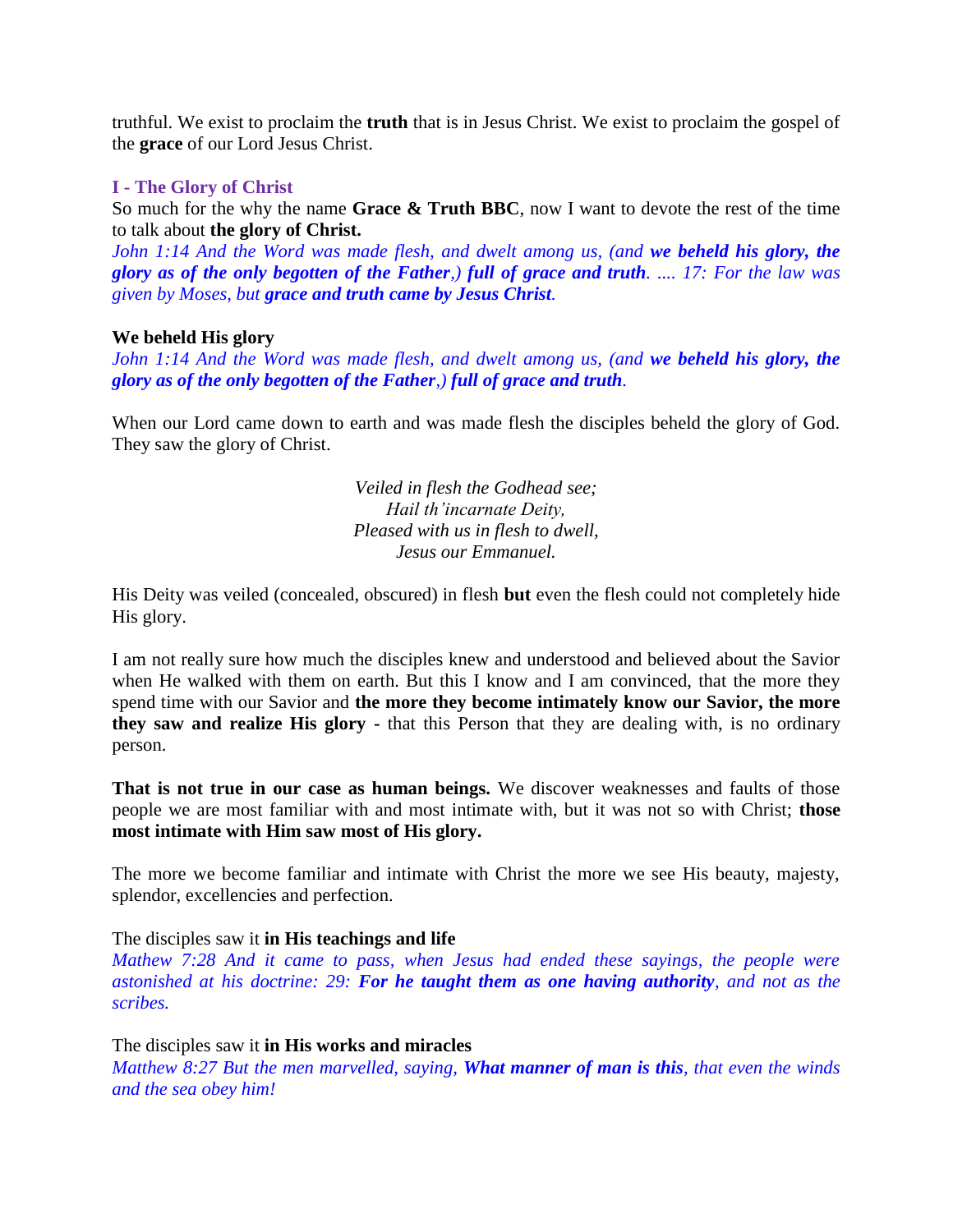# The disciples saw it **in His sufferings**

*Matthew 27:54 Now when the centurion, and they that were with him, watching Jesus, saw the earthquake, and those things that were done, they feared greatly, saying, Truly this was the Son of God.*

The disciples saw the glory of Christ in His suffering, **in the way He treated His enemies**  particularly when He was being tried and when He was nailed to the cross.

*1 Timothy 6:12 Fight the good fight of faith, lay hold on eternal life, whereunto thou art also called, and hast professed a good profession before many witnesses. 13: I give thee charge in the sight of God, who quickeneth all things, and before Christ Jesus, who before Pontius Pilate witnessed a good confession;*

*1 Peter 2:23 Who, when he was reviled* (insulted)*, reviled not again; when he suffered, he threatened not; but committed himself to him that judgeth righteously:*

He reviled not. He threatened not. He opened not his mouth. But when He opened His mouth, He prayed for His enemies. He forgave His enemies.

*Luke 23:34 Then said Jesus, Father, forgive them; for they know not what they do. And they parted his raiment, and cast lots.*

All of these illustrate the perfections of Christ and manifest the glory that belongs only to the Son of God.

# **II - What did they see?**

*14: And the Word was made flesh, and dwelt among us, (and we beheld his glory, the glory as of the only begotten of the Father,) full of grace and truth. ....* 

John zoomed in on two aspects of Christ's glory, namely that He is full of grace and full of truth.

# **1. Full of grace**

# **Our Saviour is gracious and merciful**

He is kind, tender hearted, doing good to all, and seeking man's welfare by great sacrifices and love.

*Acts 10:38 How God anointed Jesus of Nazareth with the Holy Ghost and with power: who went about doing good, and healing all that were oppressed of the devil; for God was with him.* He went about everywhere doing acts of kindness, healing all that were oppressed by the devil.

# **Our Lord did not come to judge or condemn...**

*John 3:16 For God so loved the world, that he gave his only begotten Son, that whosoever believeth in him should not perish, but have everlasting life. 17: For God sent not his Son into the world to condemn the world; but that the world through him might be saved.*

God could have sent His Son into the world to judge it, to punish it, to condemn it and it would have been just and right because the world deserved it.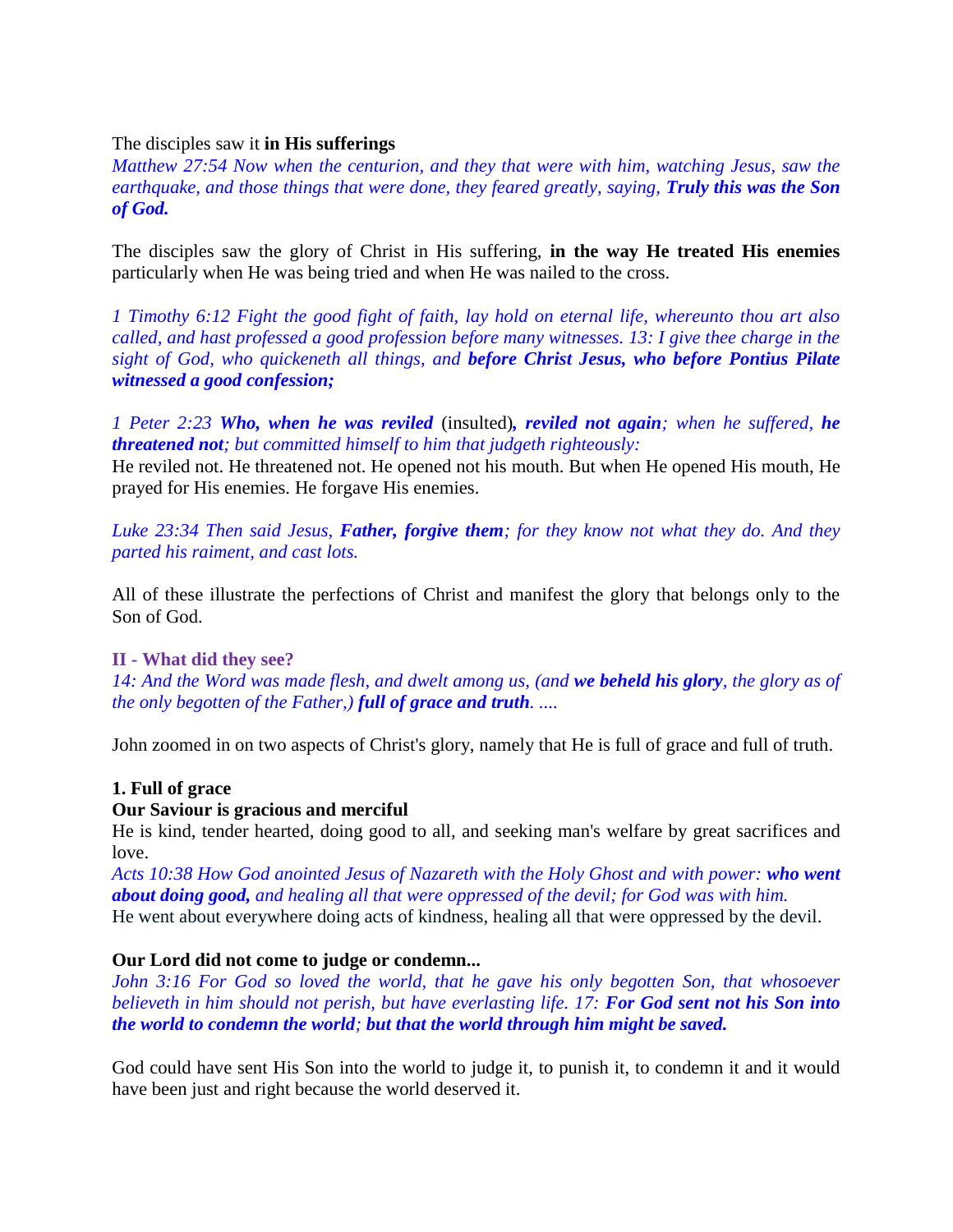## **Both Jews and Gentiles are guilty before Him**

*John 1:10 He was in the world, and the world was made by him, and the world knew him not. 11: He came unto his own, and his own received him not.*

The Jews had abused its great and special privileges, and the Gentiles had not lived up to the light it possessed, and had become guilty and abominably wicked.

**So God did not do what He might have justly done,** He did not give what we deserved but instead He came to save, to be gracious.

*16: And of his fulness have all we received, and grace for grace. 17: For the law was given by Moses, but grace and truth came by Jesus Christ***.**

Our Lord did not come to judge or condemn but rather He came to heal, to forgive, to rescue, to deliver, and to save. He came to bring us back to God. God's purpose was not vengeance, but salvation; not judgment, but mercy.

# **2. Full of truth**

Others teach us truth, but Jesus, He is the truth.

*John 14:6 Jesus saith unto him, I am the way, the truth, and the life: no man cometh unto the Father, but by me.*

He not only gave us truth. He not only bear witness of the truth. **He is not just the type and shadow**. He is the real substance. He is the truth.

# *Revelation 3:14 And unto the angel of the church of the Laodiceans write; These things saith the Amen, the faithful and true witness, the beginning of the creation of God;*

He is faithful and true. His promises have been true, not one has failed. **I have often doubted Him**, for which I am not proud of, **but He has never failed me.** He has been faithful and true. His promises have been yea and amen.

*Revelation 19:11 And I saw heaven opened, and behold a white horse; and he that sat upon him was called Faithful and True, and in righteousness he doth judge and make war.*

**In Him there is no lie**, no deception, no darkness, no hypocrisy, no pretense, no falsehood.

#### **3. The Balance of Grace and Truth in Jesus Christ!**

There are people who are full of truth but no grace. And there people who are full of grace but no truth. There are people who are **very loving and affectionate**, but they **have not been faithful and true**. On the other hand, there are people who are **very honest and truthful**, but they **have not been gentle and kind.** 

But not so with our Lord, for He is full of grace and full of truth both at the same time. **Jesus is the most gracious person who ever walked on earth and yet He boldly spoke the truth.** 

These glorious virtues - grace and truth are both found together in Jesus Christ. That is the glory of the begotten Son. **The glory of the Son of God is full of graciousness toward us sinners without compromising God's truth.**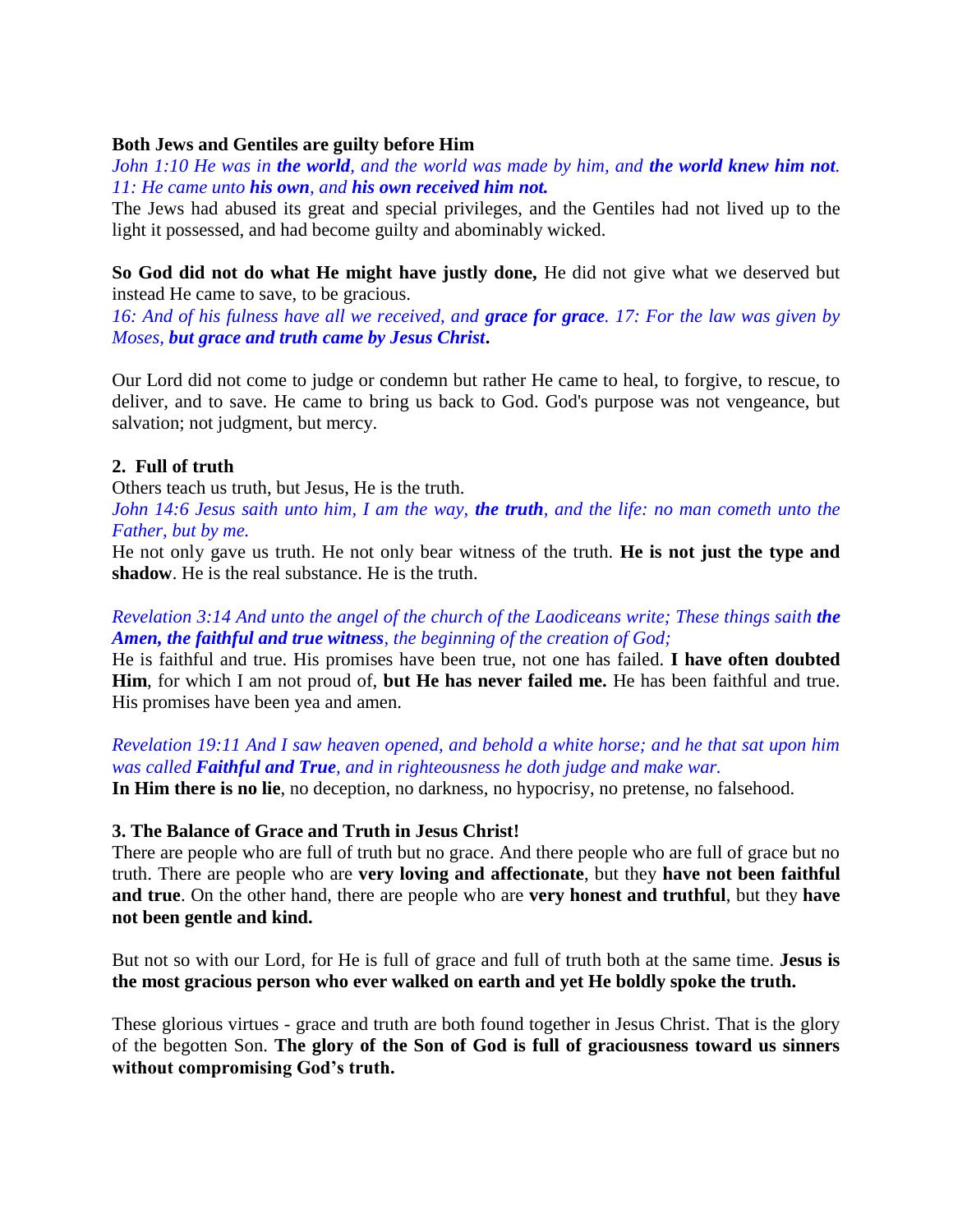*"When Christ died, God was true to Himself, because sin was punished. And when Christ died, God was gracious to us, because Christ bore the punishment not us."*

Grace and truth are together in this passage. They need to be together. They have to be together because **the only way that you can experience grace is by believing**. Believing what? Truth! Grace and truth go together.

## And so John says,

*14: And the Word was made flesh, and dwelt among us, (and we beheld his glory, the glory as of the only begotten of the Father,) full of grace and truth.* 

*"We have experienced the One who is glorious, the only begotten of the Father. We have experienced His glory through His grace and truth--manifest in His works and words and life."*

# **II - Closing Thoughts**

# **To those who have not seen the glory of the only begotten Son**

I am praying that you will behold the glory of Jesus Christ today. **I want you to see Jesus today** in His glory, full of grace and truth.

Just being honest to yourself and your own experience you know that you have not seen the glory of Christ in the Gospel. But you want to know and experience grace and truth. Are you seeking for grace and truth? If so, then come to Christ. You will not be disappointed with Him, who is all in all.

**Do you want to be saved from your sins?** Do you want to know that in the Day of Judgment your sins are all blotted from your record? Do you want to spend eternity with God and Christ in Heaven?

**Do not look to Moses.** Do not look to the law or the Ten Commandments, hoping by keeping the Ten Commandments will save you. The Ten Commandments was not meant to save us. It was meant to point us to the Saviour. **Look away from the law**, look away from yourself, look away from fellow human beings. But look to Jesus Christ who is full of grace and truth. *For the law was given by Moses, but grace and truth came by Jesus Christ*.

**Come to Jesus Christ who is full of grace and truth**. Come to Him in repentance and faith. Come to Him confessing your sins. Come to Him relying only on His grace for your forgiveness and salvation. You may have been sinful and have been careless but Christ is just waiting for you to call upon Him. He is willing and able and ready to forgive you and give eternal life and live with Him in Heaven forever.

He will save you. He wants to save you. **He wants to forgive you.** He wants to give you eternal life and spend eternity with Him. Would you come to Him? **Come as you are,** come with all that you are, but come, come, come to Him who is all in all. Come to Jesus, who is full of grace and truth!

# **To those who have received grace for grace**

Oh, how we need to practice grace and truth in our lives. **Whether we are in Church or at home** or at **school** or at **work**, we need grace and truth.